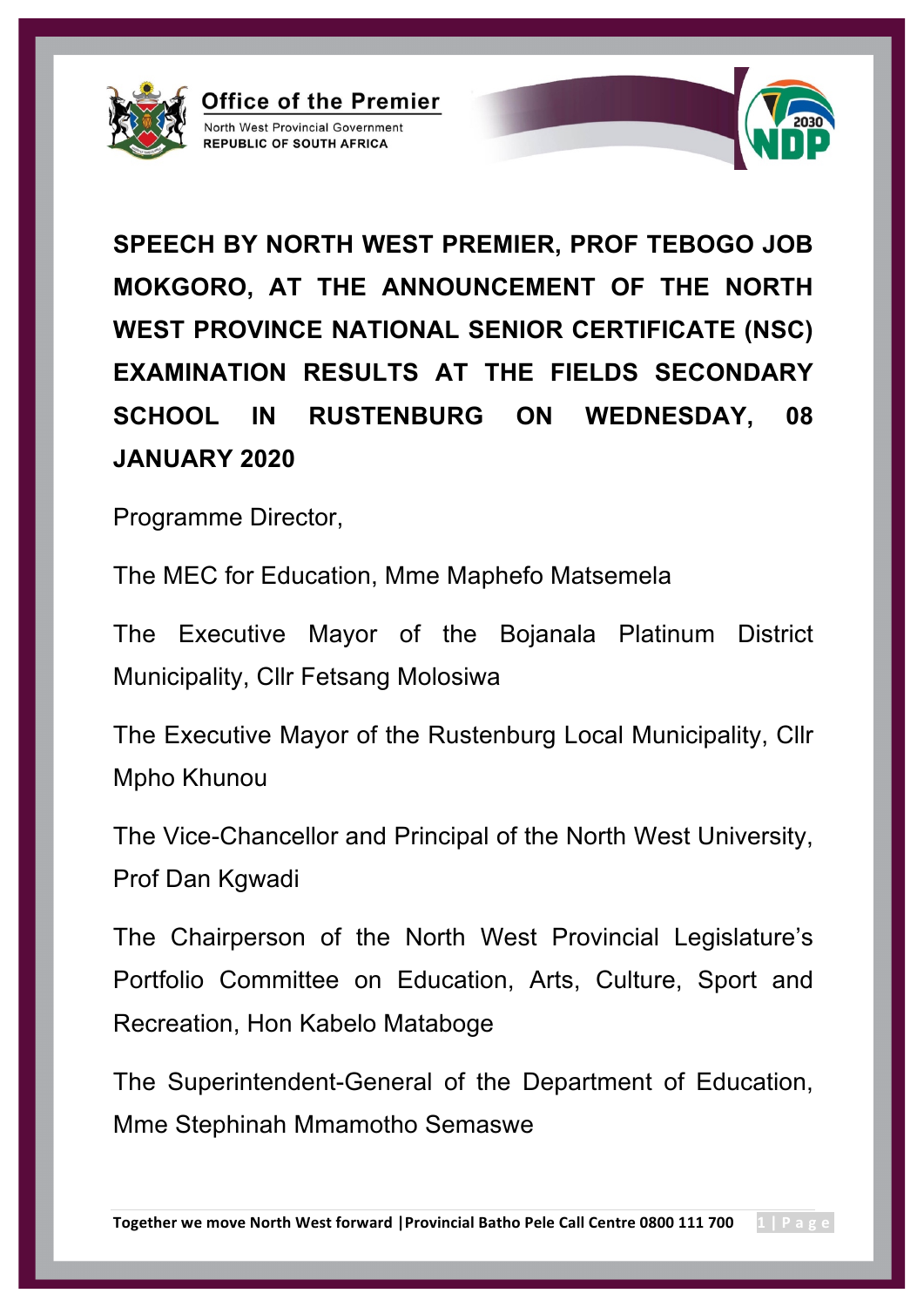The Section 100 Administrator of the Department of Education, Rre Johannes Mohlala

The Senior Management of the Department of Education

The Principals, Educators,Learners and Parents present here this morning

The Association of School Governing Bodies

The representatives of Umalusi

The leadership of all recognised labour unions in the Education sector

Distinguished guests

Members of the media

Ladies and gentlemen

Bagaetsho, dumelang.

Allow me to first and foremost refer to the words of the late President Nelson Mandela when he said *"Education is the great engine of personal development. It is through education that the daughter of a peasant can become a doctor, that the son of a mine worker can become the head of the mine, that a child of farm workers can become the president of a great nation".*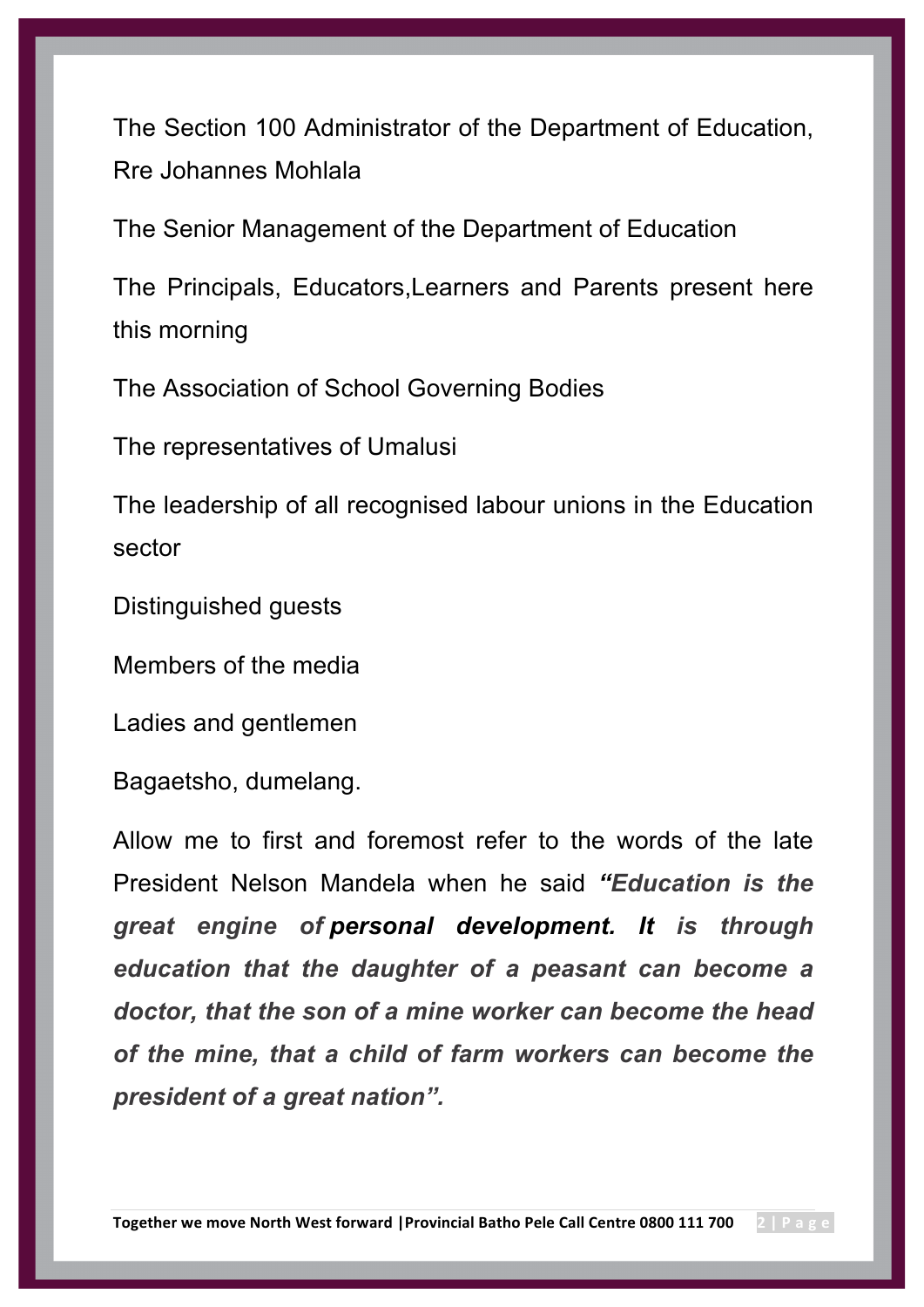Honourable MEC, I am refer to those words precisely because of the diversity of our society as reflected by the top achieving learners who were are honouring beneath this roof on this blessed morning.

Ladies and gentlemen, education knows no social or economic standing, it knows no race, colour, gender, religion or creed; for we all agree that every child has a right to quality basic education and today is a culmination of our effort towards achieving laying a basis for a bright future for these learners and the country.

MEC, you have already alluded that today marks the birth of the governing African National Congress 108 years ago at the Wesleyan Church in Bloemfontein, making it the oldest liberation movement on the continent and most probably one of the oldest in the world.

We are therefore standing on the shoulders of giants, the founding fathers of the ANC; all of whom wanted an equal education in an equal society that gave our young people equal opportunities to be better people and build a better society than the one into which they were born.

Ladies and gentlemen, it gives me so much pleasure to brag about the upward trajectory that we have witnessed as the North West in the annual, consistent improvement in our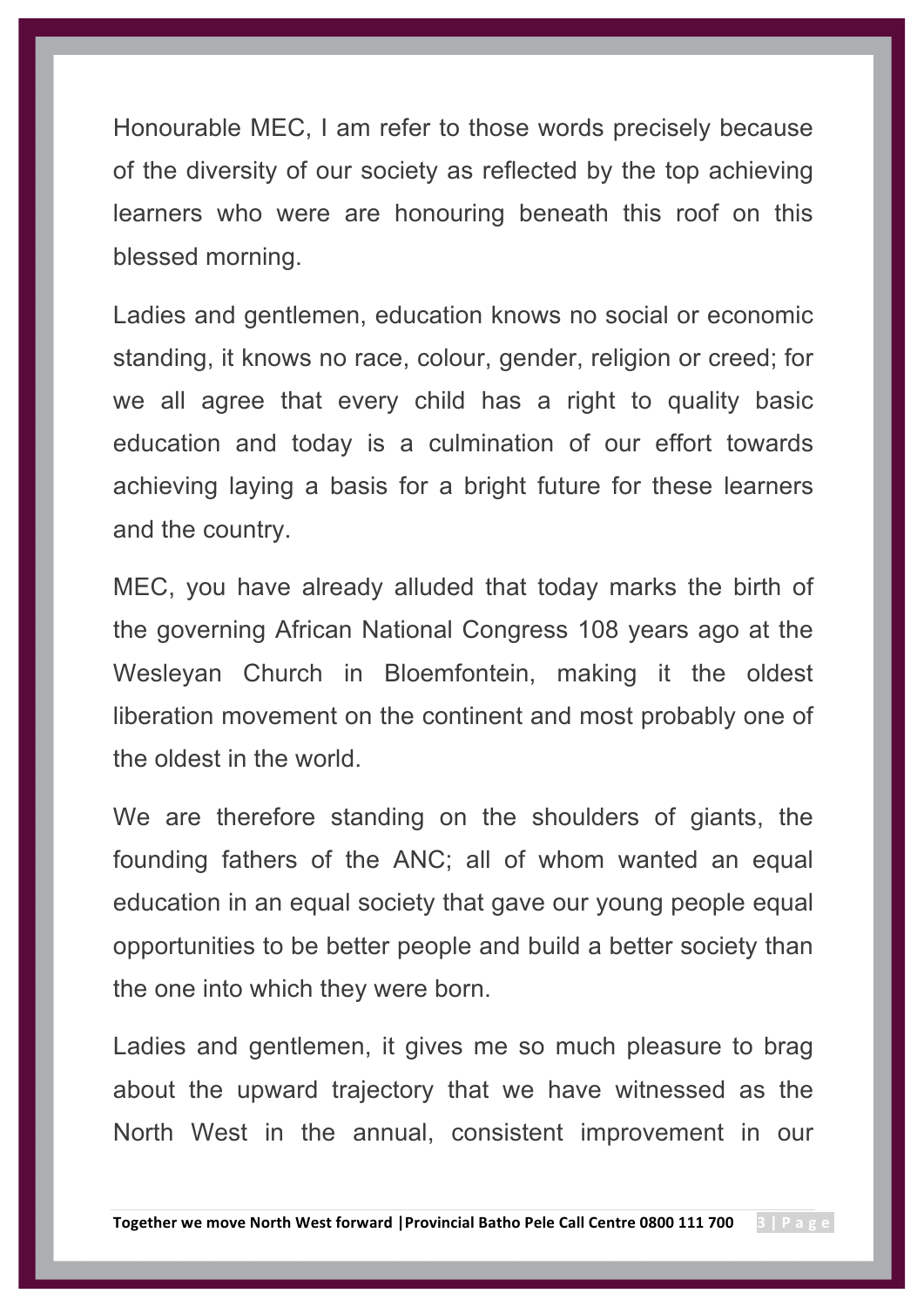National Senior Certificate examination results; bar only one year in the last five years.

If one has to reflect on our performance and track record over the past five years, you will realise that in 2014, we obtained **Position 2 nationally** at 84.6%, in 2015 we scored obtained **Position 4** with an 81.5% pass rate and in 2016 we obtained **Position 4** with an improved 82.5% pass rate.

However, in 2017 - we dropped to 79.4% but remained on **Position 4** and in 2018, we improved to 81.1% but still held **Position 4** on the national matric results rankings.

We have always been amongst the top four best performing provinces in the country and the margin between us and the other top three has always been very close.

Ladies and gentlemen, with the class of 2019, as a Province, we have put our best foot forward with an 86,8% NSC Examinations pass rate – an all time high, if you ask me.

I would like to take this opportunity to congralute the MEC, the entire management, the SGB's, the Principals, Educators and most importantly, the Learners for having done extremely well in ensuring that we claim our rightful space amongst the best performing provinces in the country – we are amongst the top three and we can only go higher and higher from here going forward.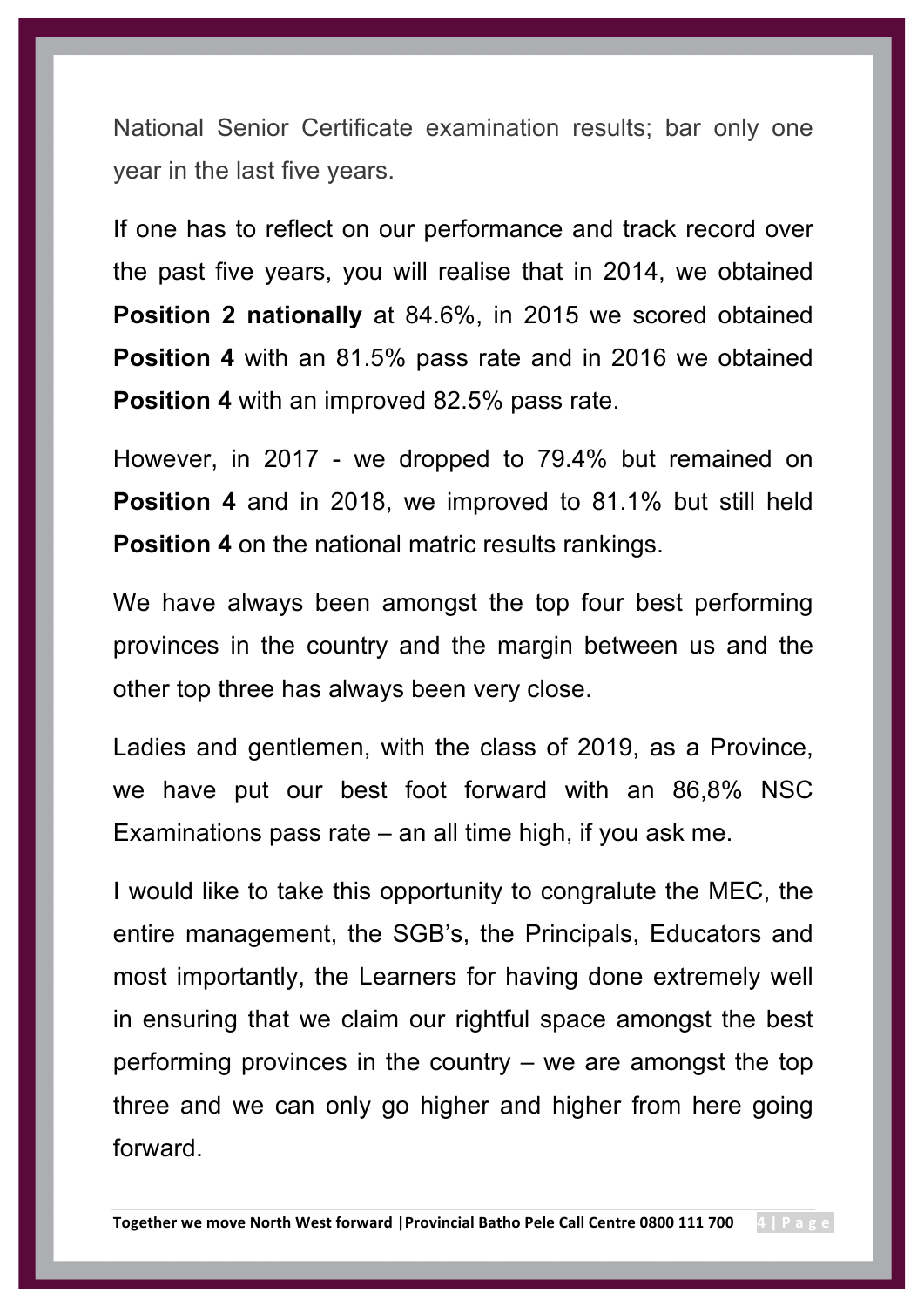You have managed to navigate a very difficult academic year that 2019 was; you managed to achieve despite the challenges that many of our learners faced as a result of disruptions to normal schooling brought about as a result of community protests witnessed in the last year as well as damage to varoius schools infrastructure.

You managed to achieve this pass rate despite the threat to the safety of educators and learners during these community protests that had nothing to do with the Department of Education but basic service delivery issues such as the provision of water, sanitation and so on.

This also led to us, as government to put into place alternative measures to ensure that teaching and learning is not disrupted because the future of our children cannot be compromised or made to be gambled with at their expense.

We had to ensure that there are extra and catch up classes; at times, at a great threat to the safety of teaching and learning.

Ladies and gentlemen, our children have a constitutional right to access quality basic education; without disruption or interruption, and it is our duty to protect that right.

Honourable MEC, congratulations, that in spite of the desperate efforts to disrupt the writing of the 2019 NSC examinations Bloemhof in Dr Ruth Segomotsi Mompati District and several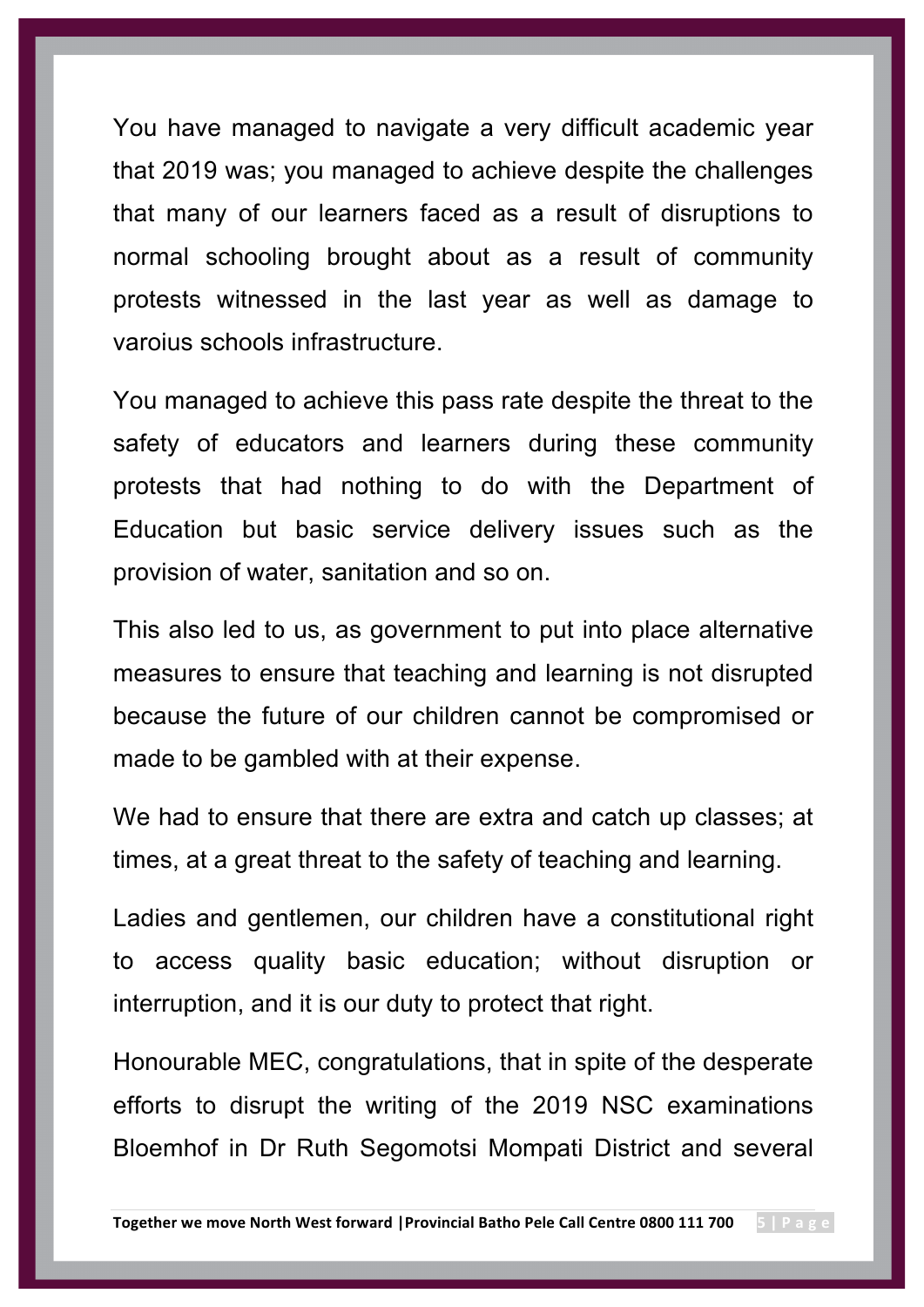areas in Dr Kenneth Kaunda District, these examinations proceeded without any interruption for the affected candidates at the incubation camps you provided.

I also wish to applaud the MEC and the Department of Education for conducting an irregularity-free 2019 NSC examination.

This says volumes about the systems that have in place and the vigilance of the examination team.

Furthermore, I wish to congratulate the Department for the implementation of Pro-Poor Programmes, namely the No School Fee Paying policy, the Scholar Transport system in the rural and farming areas, the National School Nutrition Programme as well as the Sanitary Towel Dignity Plan to specifically ensure that no girl child misses a day of schooling.

Ladies and gentemen, apart from addressing the social justice principles of access, redress, equity, inclusivity and efficiency in the basic education sector, a common thread that runs through these Pro-Poor Programmes is to restore the dignity of learners coming from indigent family background.

Without a shadow of doubt, the implementation of these programmes contributed immensely to the 86.8% in pass percentage.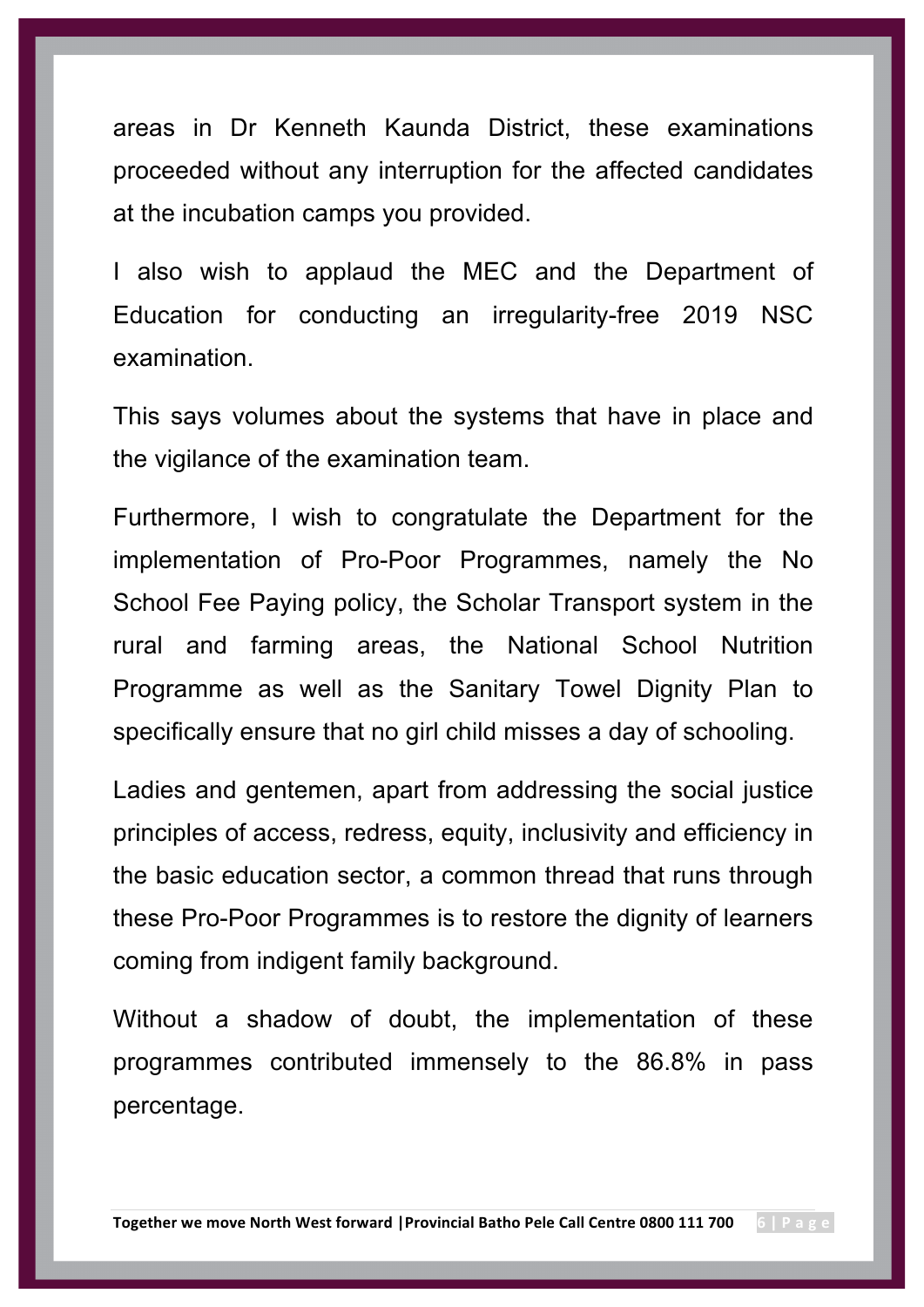In additioin, I would like to appeal to all sectors of our society and communities in general to take an active part in the development and education of our learners throughout the province through the Ngwana Sejo Programme – that advocates for an societal inclusive approach to basic education.

Working together, we can surely do more to improve the quality of life and the education of those we consider the future of our country.

It is my firm belief and hope that, as they go through this rite of passage, our class of 2019 will, in the near future add value to the economic development of this province and country.

The education system is on track regarding a further realignment of its curriculum with the world of work.

The on-going implementation of the Three-Stream Model of basic education which includes academic, technical vocational and technical occupational streams will hopefully succeed in its primary objective of changing the direction of the education sector to develop relevant skills to match the needs of our economy.

We are not mistaken when we decided to place Education at the Apex of our Priorities for the  $6<sup>th</sup>$  Administration and we shall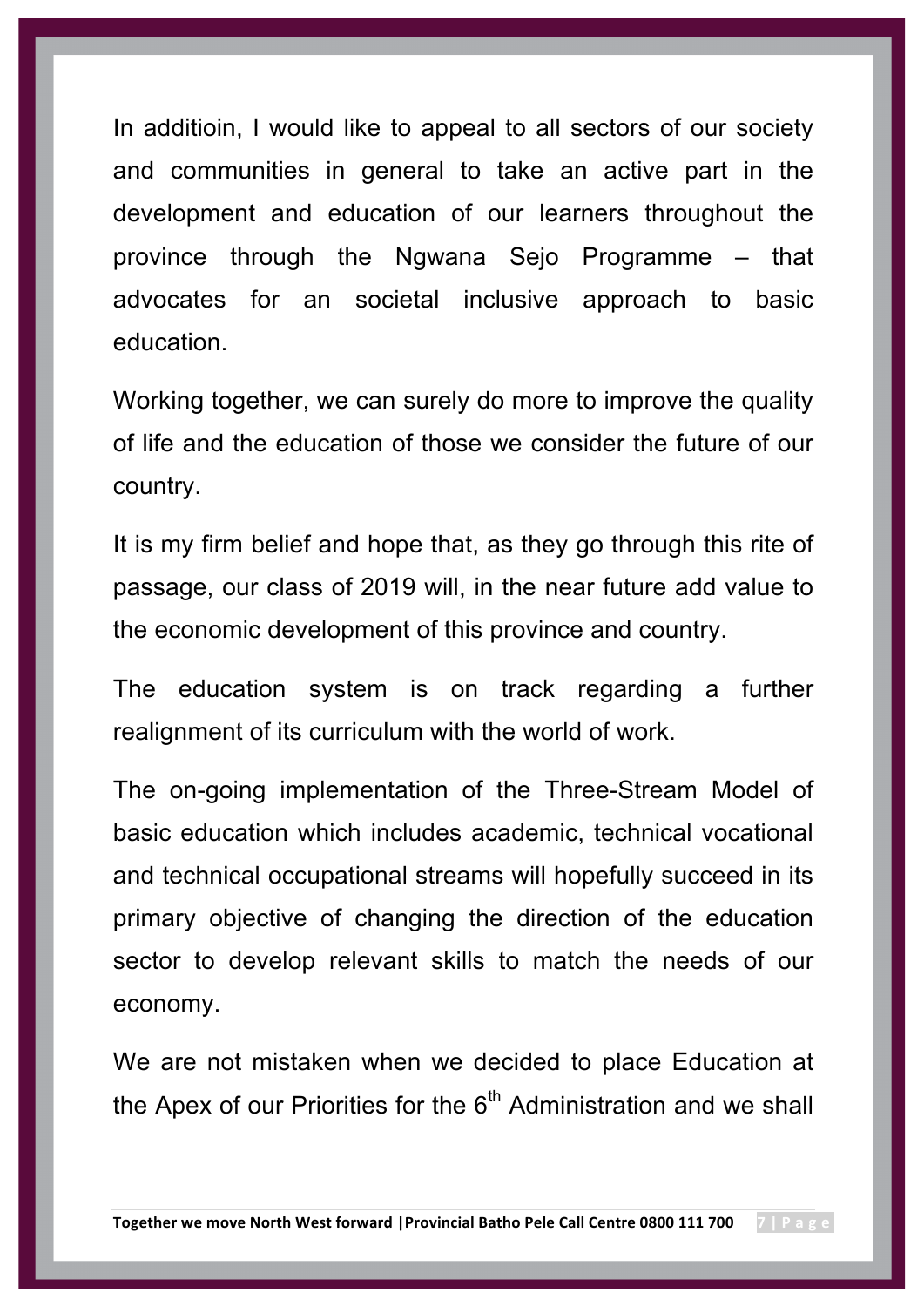endeavour to improve the quality and standard of our basic education.

In celebrating the Class of 2019, we must also thank the principals, educators, sector unions, SGBs and parents for the work they continue to do.

Educators, in general, are at the coalface of curriculum implementation.

What you do at the school level, is what matters the most.

The future of our learners the prosperity and further development of our nation, is in your hands.

We are celebrating here today because the great work you continue to do on a daily basis and we wish to applaud you for that from the bottom of our hearts.

On behalf of the Government and the people of North West, I also wish to take this opportunity to warmly the Class of 2019.

Thank you for putting this beautiful province in the limelight.

An overall improvement of the NSC Examination results by 5.7% from 81.1% of 2018 is no mean feat!

But in spite of all the odds stacked against you, you showed character and prevailed.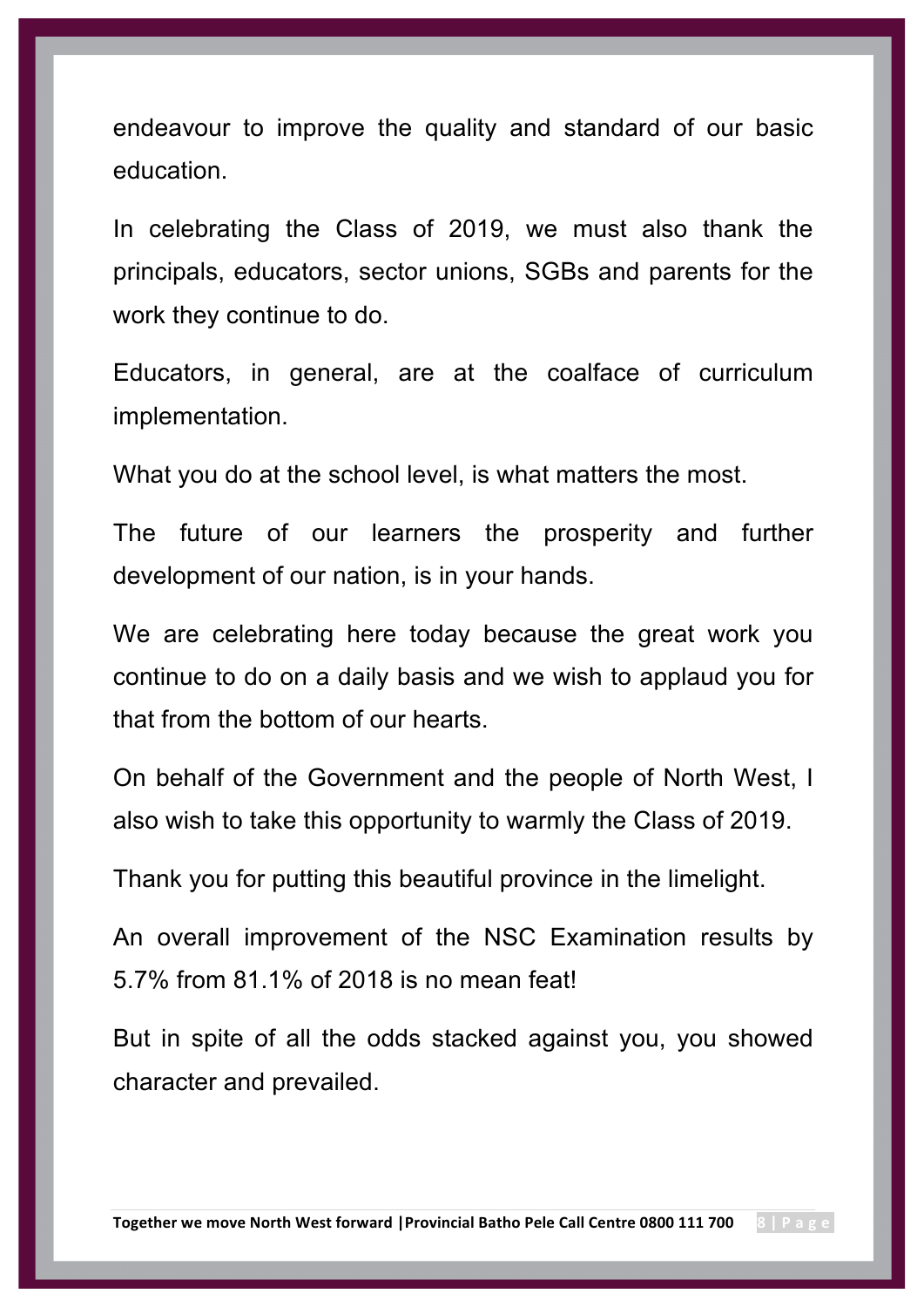We are counted among the top three performing provinces in the country because of you. In particular, we applaud you for raising the bar!

I am particularly excited by the fact that our province has raised the bar in almost all applicable performance indicators with regard to the NSC Examination results.

Honourable MEC for Education, allow me, at this juncture, to single out some of those that have achieved beyond our expecttation in the 2019 NSC Examinations in the North West.

Massive congratulations to Andries Lukas Schoeman from the Hartebeespoort High School here in the Bojanala Platinum District; who obtained seven distinction and in the process, scoring a total of 1695 marks in all subjects excluding Life Orientation and obtained more than 90% in his subject, making him the TOP ACHIEVER for the NSC Class of 2019 in the North West.

In addition, allow me to pass my sincere warmest congratulations to the Best Performing Farm and Special Schools in the Province.

A special mention to the management and learners of the Onkgopotse Tiro Comprehensive Farm School in Ngaka Modiri Molema District who obtained a 96.30% pass rate.

26 of their 27 candidates passed. .